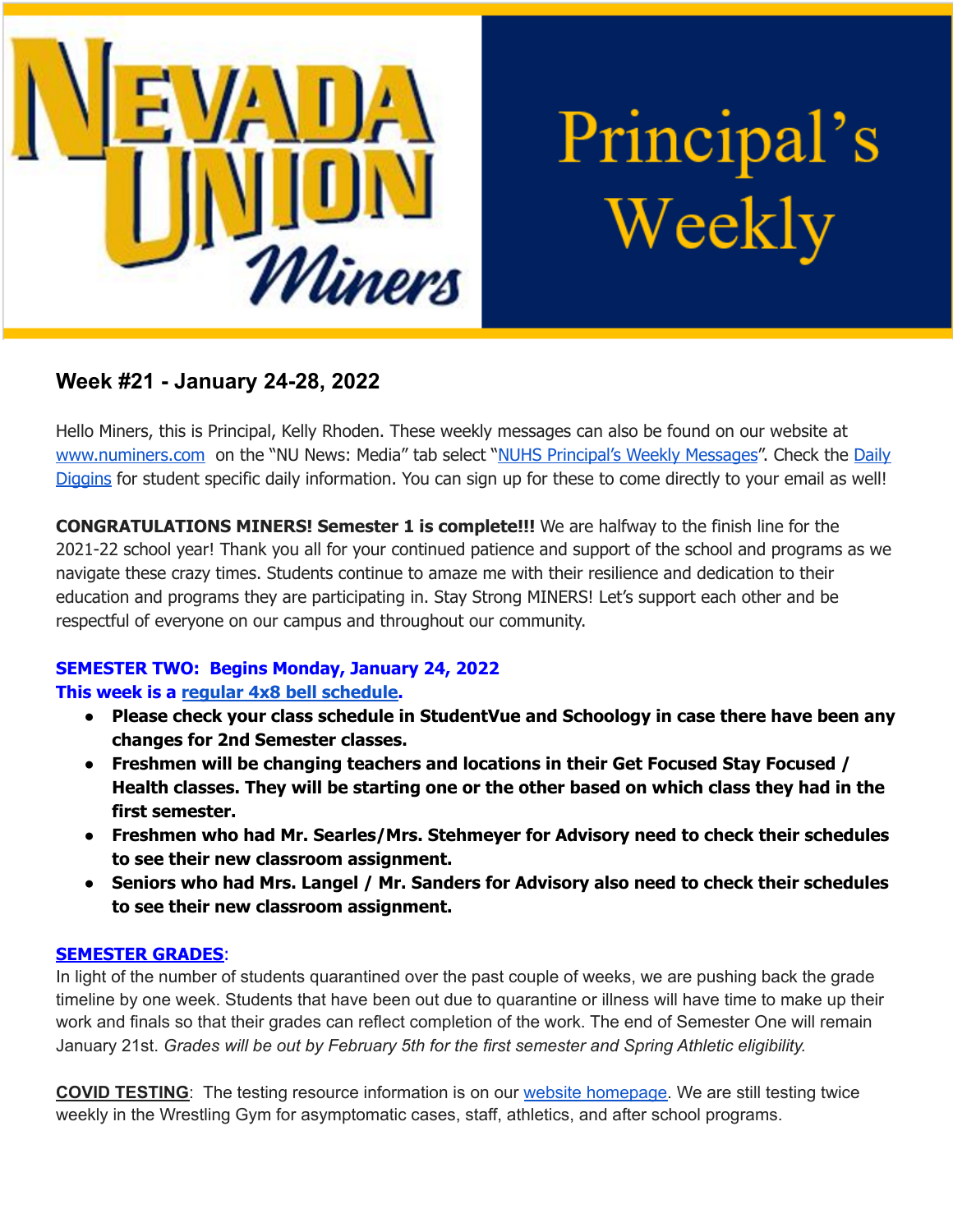#### **NEW COVID GUIDELINES FOR STUDENTS:**

Please refer to the District website with all the new COVID guidelines from Nevada County Public Health. Covid-19 Policies and [Procedures](https://www.njuhsd.com/Covid-19/index.html)

The great news this week is that we will now be accepting the results from our Antigen test kits that we have been handing out to students. The County has made a decision affecting our schools which allows this change in process.

The highlights for students are:

- 1. No Contact Tracing for Close Contacts or Exposures
- 2. Everyone should be considered to be in quarantine right now, but can remain in school and participate in extracurriculars without restriction as long as they are healthy and not displaying any COVID 19 symptoms.
- 3. If they test positive they must be out for 5 full days no matter their mask status or vaccination status. **After** day 5 they can test, either at home or at school - and if negative, they can return.
- 4. Home tests are now accepted with a signed [document](https://www.njuhsd.com/documents/Covid/NJUHSD-Home-Test-Validation-Form.pdf) which can be found on the [District's](https://www.njuhsd.com/Covid-19/index.html) website.
- 5. Athletes participating in a non-masked sport must test 2 times a week at their school in order to participate. Please refer to our [homepage](https://nevadaunion.njuhsd.com/) for the site testing days and times.

# **SENIORS:**

● **Place your order for your cap / gown / announcements from Herff Jones as soon as possible. The early bird pricing ended on 1/15/2022 but orders are still being taken!** Seniors take a moment to fill out the form from Pete Totoonchie that was sent to Senior Email accounts regarding gown sizing. Herff Jones needs to place their orders ASAP to avoid production and shipping issues that have presented themselves with the advent of COVID. You will still need to finalize your order and pay for your cap and gown if you have not done so already.

#### **The Nevada Union High School Theatre Society Presents: [PUFFS](https://docs.google.com/document/d/1uCIHiN0szMwd_lwGU4MnQfnm1Ql4qVr8wO-G1GS7IA8/edit?usp=sharing) Baggett Theatre 7pm**



# **Written by Matt Cox** Original Music Composed by Brian Hoes

# **General Admission seating begins at 6:30pm; shows begin at 7:00pm except for February 10th**

- February 3, 4, 5 and February 10, 11, 12 (February 10 showing  $-7:30$  PM)
- Admission on Fridays and Saturdays: \$12/advance \$15/door
- 

● Admission on Thursdays: <br>● Admission on Thursdays: <br>● \$5/advance \$10/door

- Advance sale tickets purchased online: [http://nutheatre.seatyourself.biz](http://nutheatre.seatyourself.biz/)
- Door ticket sales begin at 5:45pm before each performance